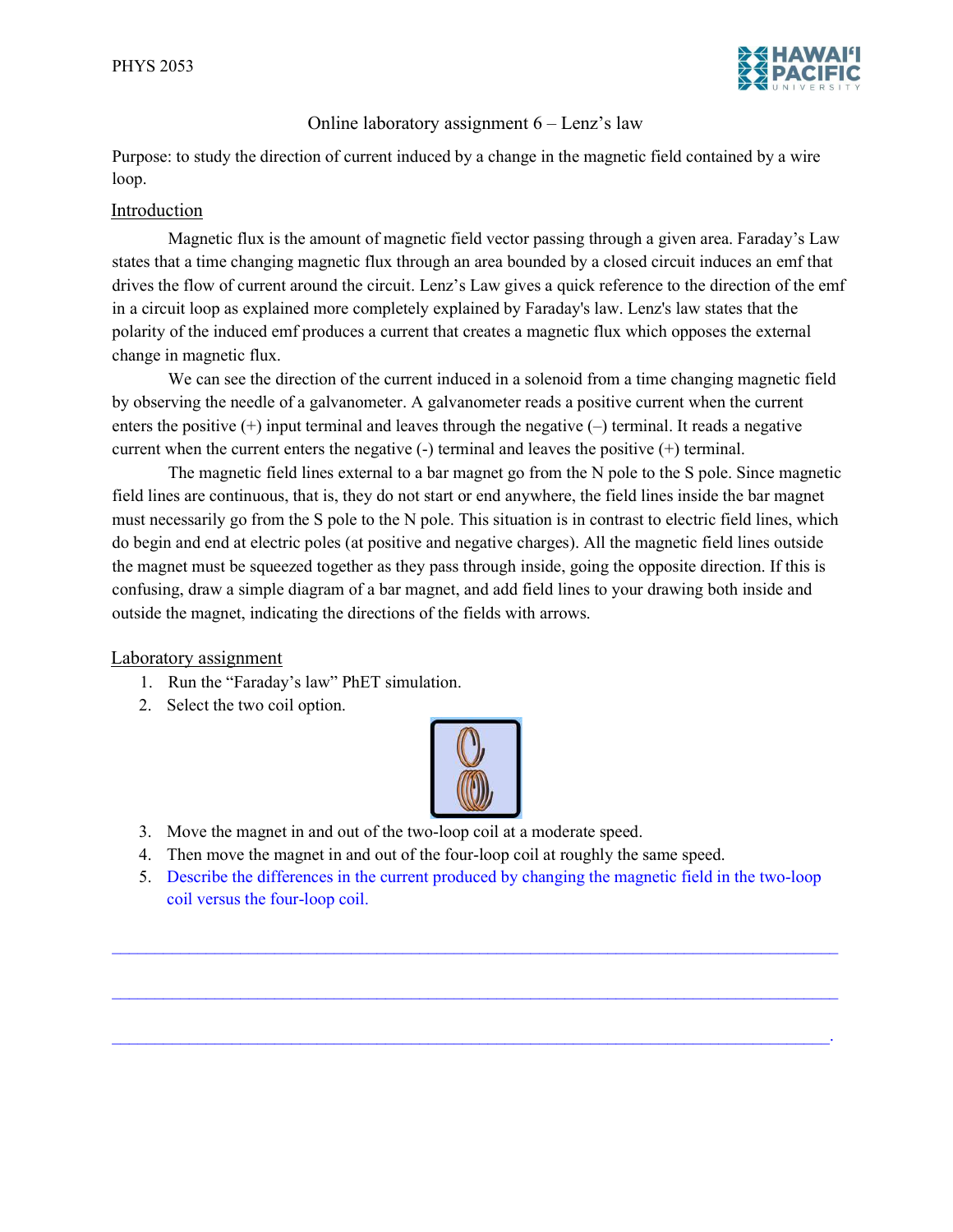

6. Select the single coil option.



7. Begin with the north end of the magnet facing the coil while on the right and quickly move the magnet into the coil. The magnetic field increases in the left direction as the bar magnet enters the coil, which means that there is an induced magnetic field that opposes the time changing field. Thus, an induced current flows through the wire, and the right-hand-rule tells us that it flows into the negative terminal of the meter. The meter reads the current into the negative terminal and points in the negative direction as shown below.



8. Next pull the magnet to the right with its north end facing left out of the coil. Use the right-handrule to label the direction of the current in the coil and the needle direction in the diagram below.

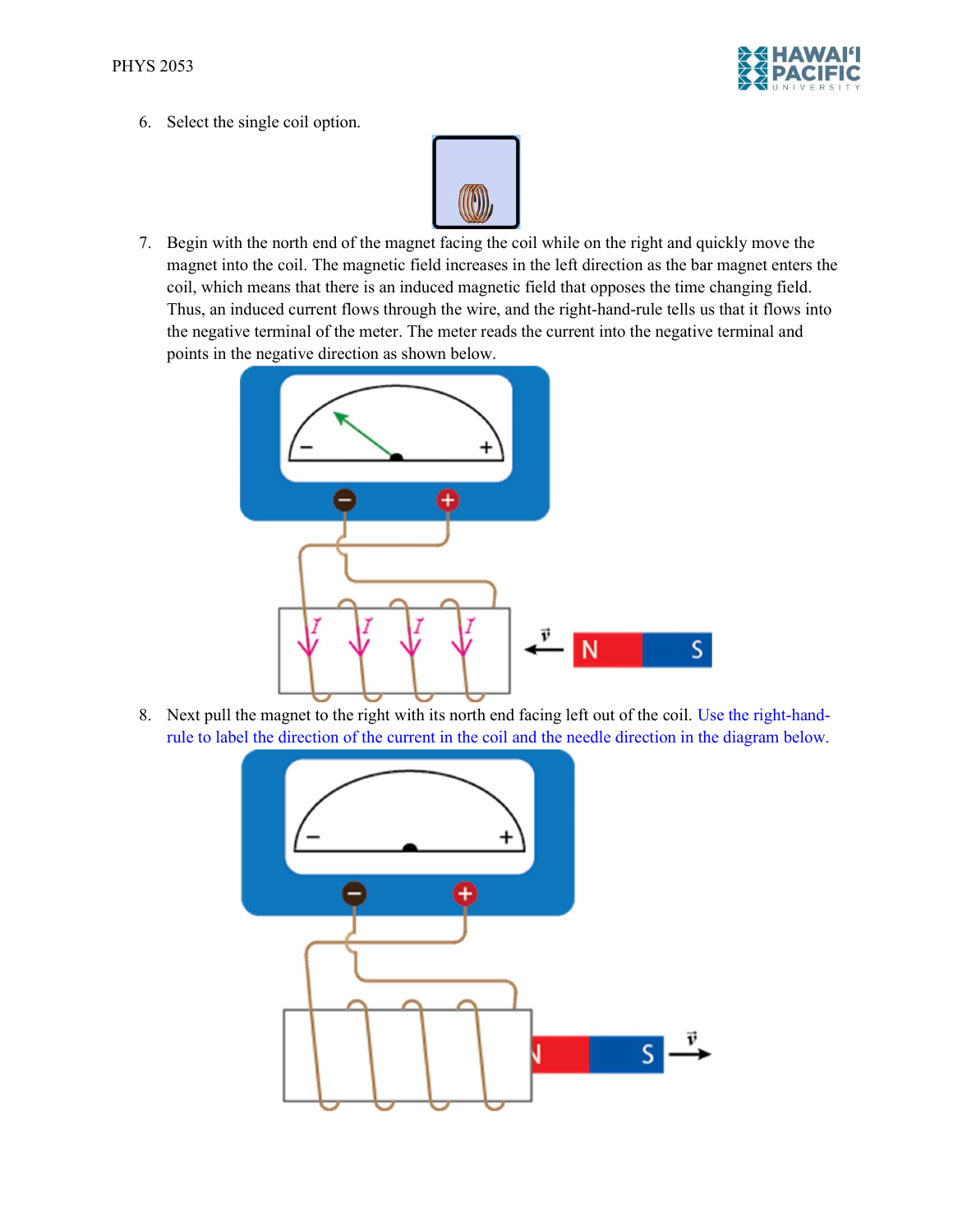

9. Select the button that flips the magnet polarity.



10. With the south end of the magnet facing the coil while on the right side of the coil, quickly move the magnet into the coil. Use the right-hand-rule to label the direction of the current in the coil and the needle direction in the diagram below.



11. Next pull the magnet to the right with its south end facing left out of the coil. Use the right-handrule to label the direction of the current in the coil and the needle direction in the diagram below.



12. Begin with the magnet inside the coil with the south pole facing to the right. Select the flip polarity button so that the magnet turns inside the coil and the north pole faces right. Use the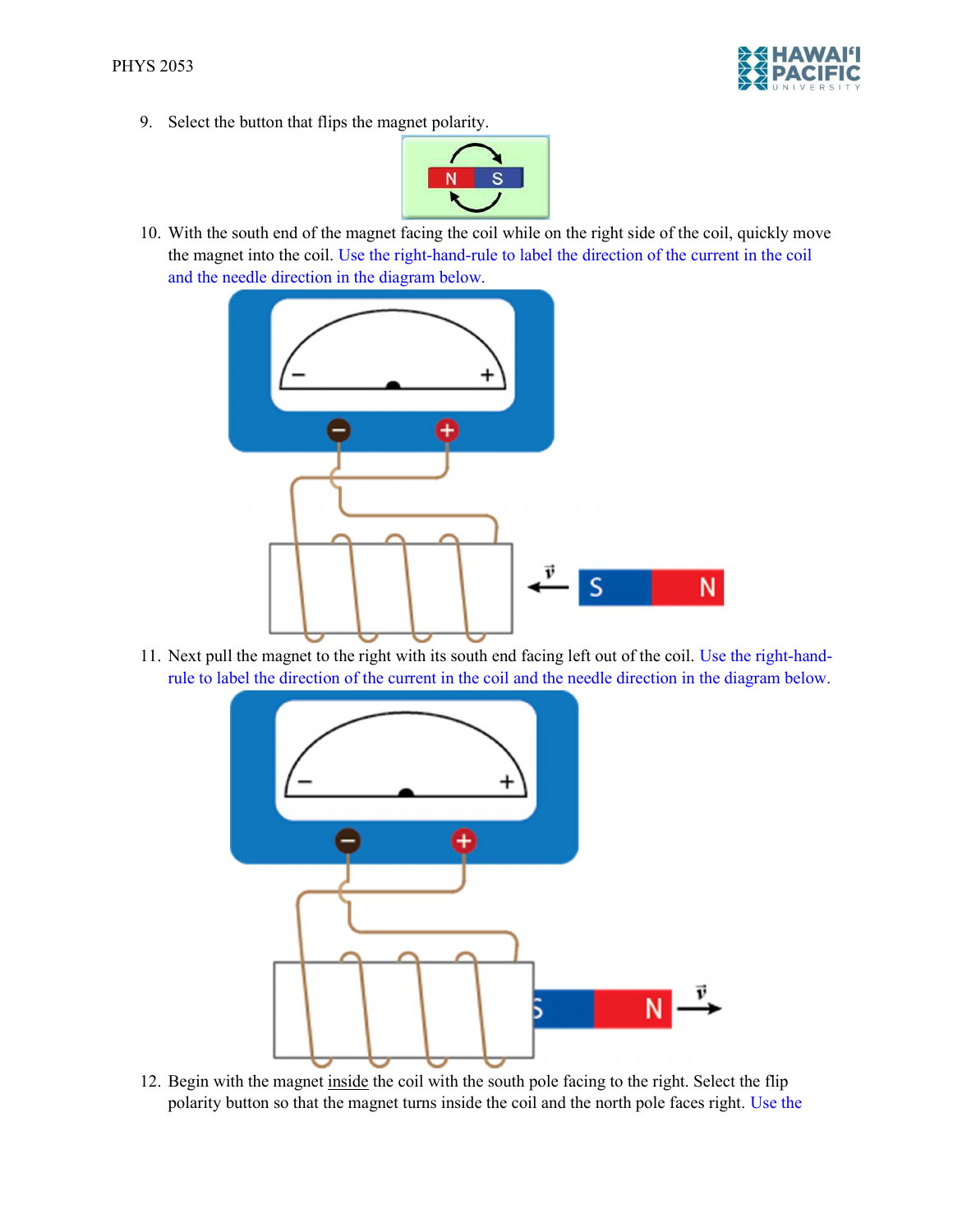

right-hand-rule to label the direction of the current in the coil and the needle direction in the diagram below.



13. Begin with the magnet below the coil with the south pole facing to the right. Select the flip polarity button so that the magnet turns inside the coil and the north pole faces right. Use the right-hand-rule to label the direction of the current in the coil and the needle direction in the diagram below.